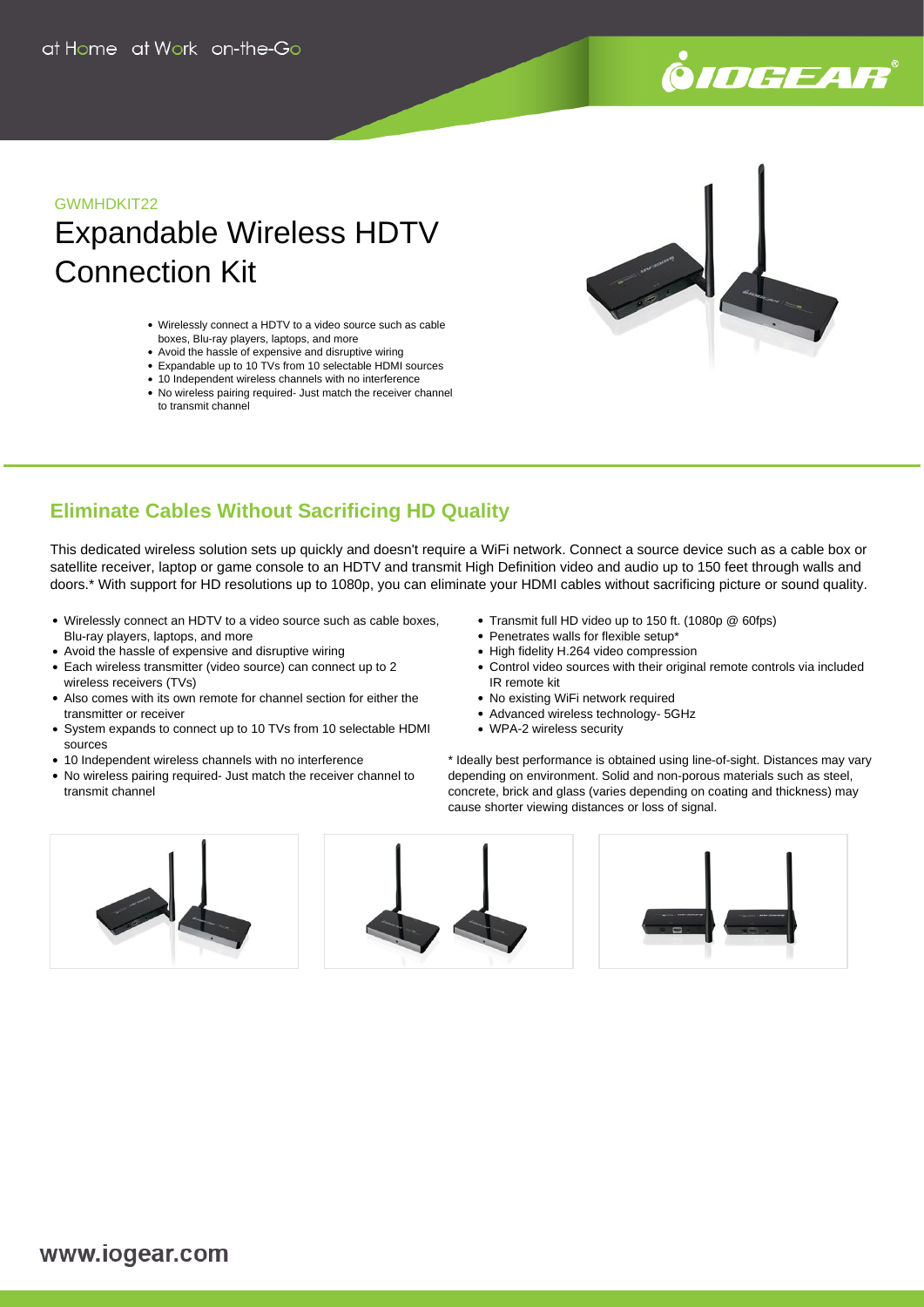



#### **Requirements**

### **Package Contents**

- 1 HDMI video source connection
- 1 HDMI display connection
- 1 x GWMHDKIT22 **Transmitter**
- 1 x GWMHDKIT22 Receiver
- IR Remote Control to Select Transmitter or Receiver Channels
- 2 x 3 Foot High Speed HDMI (TM) Cables
- 1 x IR Blaster Extension cable
- 1 x IR Receiver Extension cable
- 2 x 5VDC/2A Switching Power Supply
- 1 x Quick Start Guide